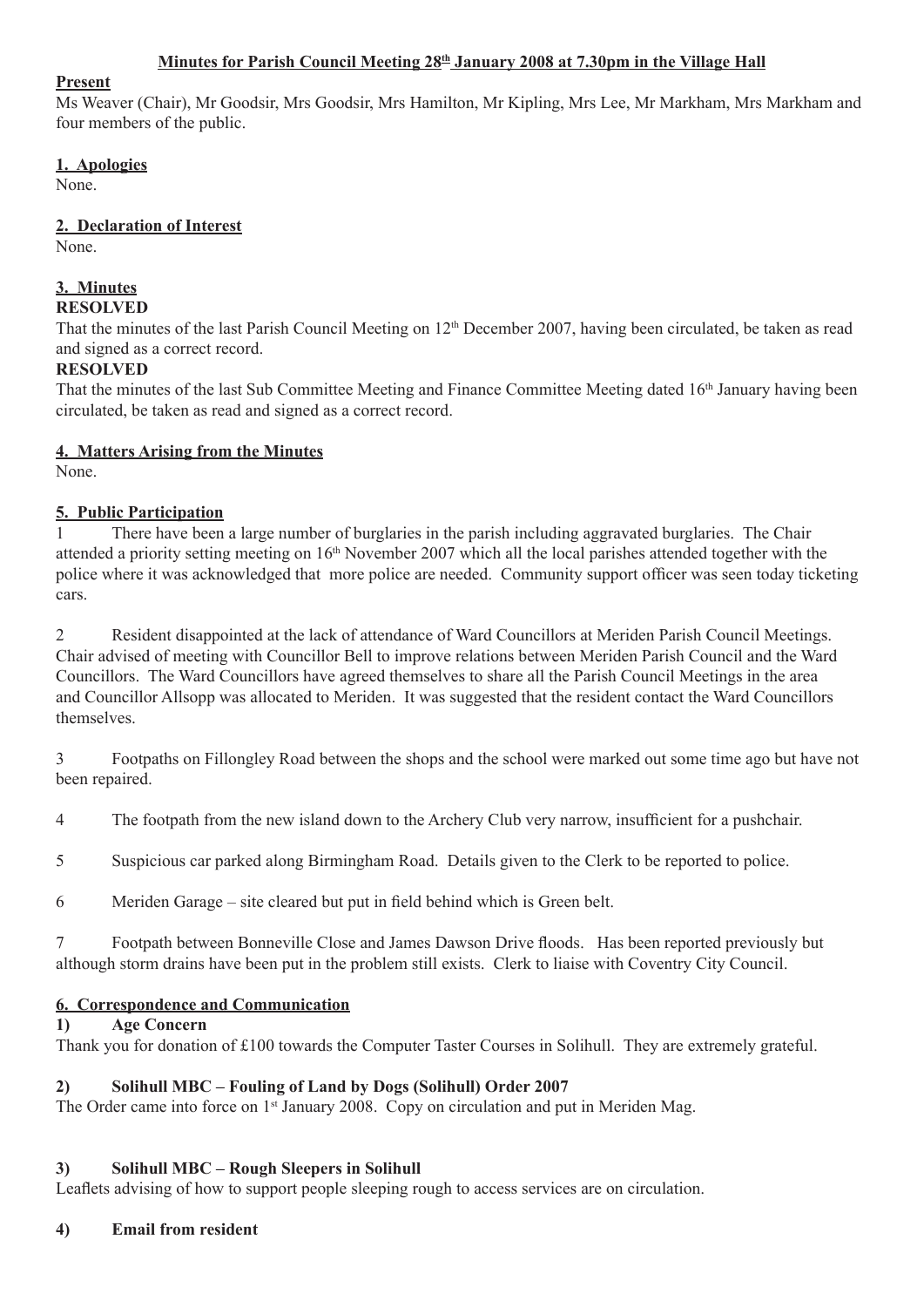Thanking us for having the overgrown hedge by the Chemist Shop cut back which they had pointed out to us.

## **5) Letter from Village Hall Management Committee**

Thanking Meriden Parish Council for the donation of £750 towards the running of the Village Hall. During 2007 they have improved ventilation in the kitchen and toilets in line with Health and Safety Regulations. A new pump to keep the boiler cellar clear of water and they have started replacing the old windows.

## **6) Email from tenant of allotment number 3**

Requesting transfer to allotment number 13. Allotment 13 was vacated in August 2007 and remains unoccupied. **AGREED**

For tenant at allotment number 3 to transfer to allotment number 13.

## **7) SMG Services**

Letter thanking for accepting their tender for contracts 3,4 and 5 with contact details.

### **8) Meriden Village War Memorial Joint Committee.**

Thanking the Parish Council for the flower boxes that surround the plinth of the memorial.

### **9) Barclays Bank plc**

Letter confirming that the new mandate is complete.

### **10) Warwickshire and West Midlands Association of Local Councils – Briefing Event**

Annual Briefing Event "Working for Communities" 8th March 2008 from 9.15am to 3.30pm. At Lower School Hall, Myton School, Warwick. £35 per delegate. Programme is aimed to be of interest to both clerks and councillors. Closing date 29<sup>th</sup> February.

### **AGREED**

Mrs Markham, Mr Goodsir and Clerk to attend.

### **11) Warwickshire and West Midlands Association of Local Councils – Petition Power**

Under the proposals councils would be required to respond to petitions submitted by local people on any issue for which the local council has a responsibility. There is currently no requirement for councils to respond to petitions no matter how many people sign. Comments required by 31<sup>st</sup> January. Copy email from WALC circulated with agenda for this meeting - No comments.

### **12) Matthew Taylor Review – Rural Economy and Affordable Housing**

An independent review on Rural Economy and Affordable Housing – call for evidence. Submissions by  $7<sup>th</sup>$  March 2008.

### **AGREED**

Chair to respond liaising with Iain Roxburgh Steering Group in view of links with Village Appraisal.

## **13) Solihull Partnership Forum Meeting – Friday 8th February 2008 Knowle Village Hall**

The current draft Solihull Draft Sustainable Community Strategy is on circulation.

### **AGREED**

Chair and Clerk to attend meeting.

### **14) Letter from resident**

Copy of a letter sent to Solihull MBC Planning Department and Meriden C. of E. School regarding the clearing of trees and shrubs for additional parking at the school for information.

### **15) Department for Communities and Local Government – Consultation on orders and regulations relating to the conduct of local authority members in England.**

The consultation document is on circulation. Comments are to be forwarded to the Clerk by 8<sup>th</sup> February.

## **16) Solihull MBC – Traffic Survey**

Response has now been received from a Principal Road Safety Engineer. Estimated cost of full survey is £5,000. They consider it difficult to anticipate what options would be available after completion of the survey without data as to the scale of the problem. They would be surprised if traffic is leaving the A45 to travel through Meriden bearing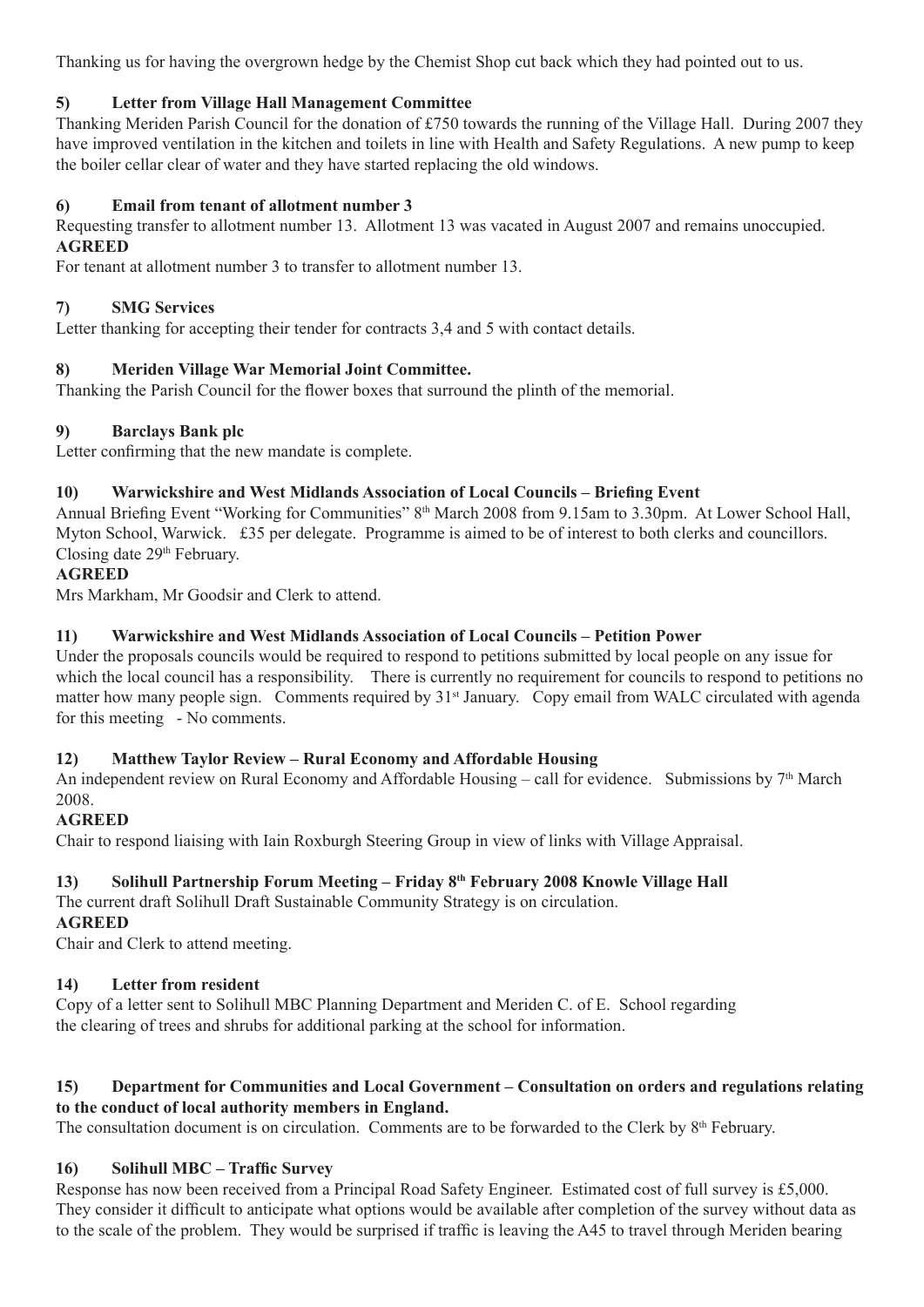in mind the lower speed limits, the roundabouts to negotiate and the alignment to rejoin the A45. Automated traffic surveys carried out showing data traffic flows on the B4102 Main Road in February 2003 and October 2005 do not seem to show excessive use for a road of this type.

### **AGREED**

Clerk to obtain results of survey last year in which HGV's were distinguished from normal vehicles.

### **7. Receive Reports**

### **1) Village Appraisal**

There have been two meetings, 13<sup>th</sup> December and 3<sup>rd</sup> January. The next meeting is on 31<sup>st</sup> January at 7.30pm at the Heart of England Social Club and there is an open meeting on 13<sup>th</sup> February at 7.30pm in the Village Hall.

The first newsletter has been agreed which will be delivered throughout the Parish shortly. Copies have also been posted on the parish notice boards. Any volunteers to assist with distribution should email Melanie Lee.

The children at Meriden School have provided useful information as to the three things they like and dislike in Meriden. A letter has been sent from the Parish Council and the Steering Group thanking the school for their involvement. A presentation was made at the Methodist Church Hall Coffee Morning on 6<sup>th</sup> January which was a success.

A letter has been sent to Paul Watson and Dave Simpson of Solihull MBC planning department suggesting a follow up meeting with the proposed developer for Wednesday 19<sup>th</sup> March 7.30pm at the Village Hall. This would be a joint meeting with the Parish Council and the Appraisal Steering Group. The issue of traffic management and road safety implications were addressed and it was suggested that the Solihull MBC look to devising a solution to the potential problems sooner rather than later.

### **2) Pond meeting**

A meeting was held on 17<sup>th</sup> December present were representatives from Meriden Parish Council, Solihull MBC and BWB Consulting. Insufficient financial detail was available to apply for a grant at this stage. It was agreed that Solihull MBC put forward £5,000 to carry out preliminary works in April to obtain a more detailed assessment of the necessary repairs. Copy of the minutes circulated.

### **3) Meeting with erosion expert from Solihull MBC re bus shelter adjacent to public conveniences**

On 13th December a meeting was held with Meriden Parish Council and Solilhull MBC. The advice from Solihull MBC is that either the bus shelter should be moved or the ditch be reinforced. Discussion took place as to whether the public conveniences site is suitable for a bus stop. It was suggested that Meriden Parish Council contact WMT/ Centro to carry out a site visit to assess the suitability of the proposed site. Possible issues could relate to it being by a junction and the lay-by not being directly adjacent to where the shelter would be sited. The Clerk is arranging a site visit with WMT/Centro to assess the suitability of the public conveniences site for a bus shelter. Clerk to chase dates from Centro for site visit.

## **4) West Midlands Police – Rural Assembly Meeting, 17th January 2008**

No members attended meeting. Await minutes and put on circulation.

### **8. Village Matters**

## **1) Community Surgeries**

Dates for 2008 now received for the West Midlands Police and Solihull Council surgeries held at 10am to 12 noon in Meriden Library as follows: Monday 18<sup>th</sup> February, Monday 17<sup>th</sup> March, Monday 14<sup>th</sup> April, Monday 19<sup>th</sup> May, Monday 16<sup>th</sup> June. Clerk has put the new dates on the parish notice boards and will also put them on the website and Meriden Mag.

### **2) Meriden Mag deadline**

Deadline is 4<sup>th</sup> February. Current items are update on the meeting dates, councillors photos, ID cards, distraction burglaries, new bus shelter, allotments, Fouling of Land by Dogs Order, use of The Green, Meriden Tree of Thought, pond update, community surgeries, precept 2008/2009, website, village appraisal. Other suggestions were – Woodland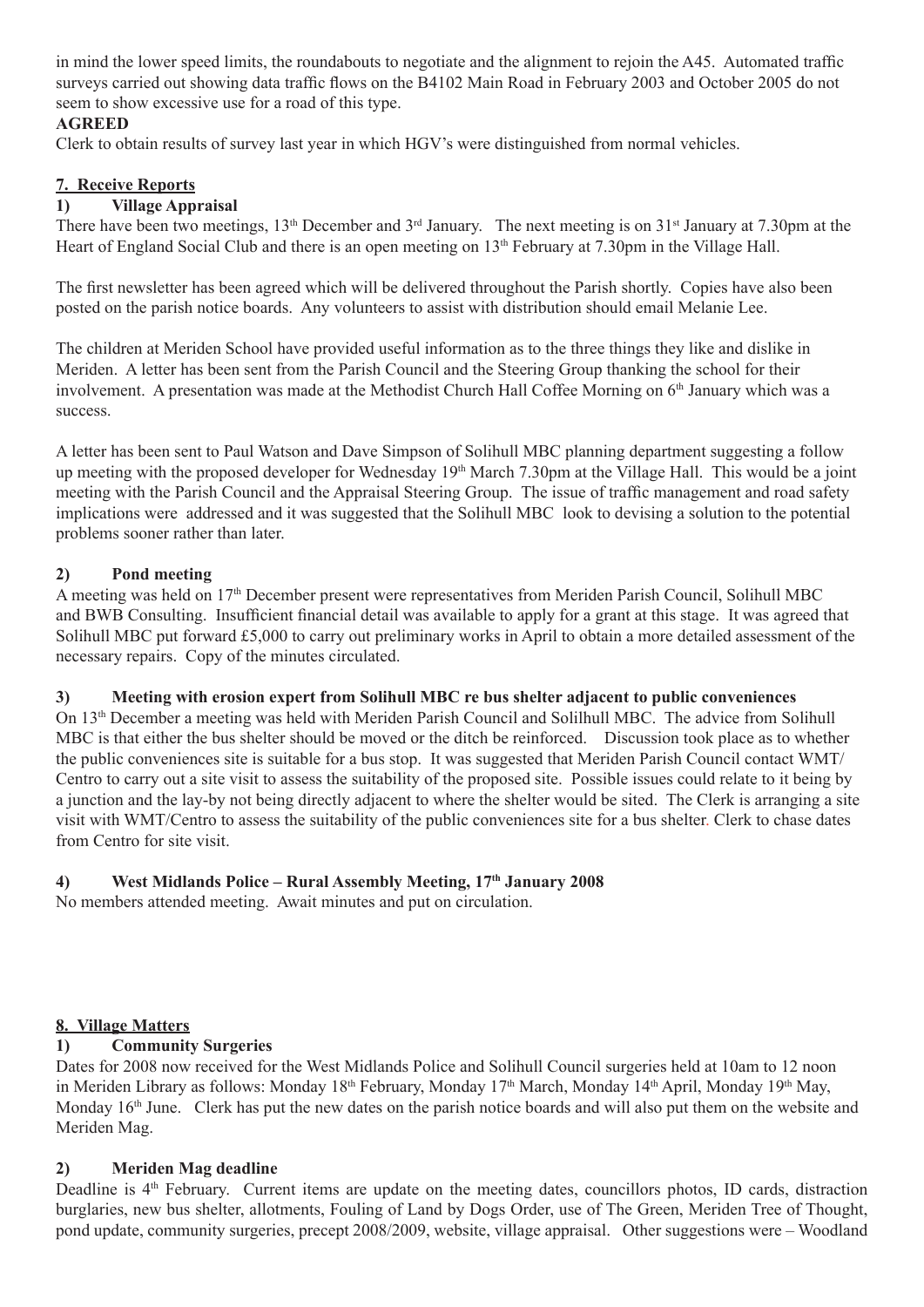Trust Trees donated by Scout group to ask residents for planting sites.

### **3) Electricity box on The Green**

This box is broken and is no longer able to be securely locked.

### **AGREED**

Clerk to obtain estimate for repairs.

### **4) Bus Shelter – James Dawson Drive**

The new bus shelter is now in place. Centro have been contacted to install the real time system.

## **5) Playing fields**

Plans are now on display in the library.

### **AGREED**

Clerk to put a poster in the library window advising of the plans presence and detailing the contact details at SMBC for comments.

## **6) Future sub-committee meetings and meeting dates for 2008**

Discussions for future sub-committee meetings and the form they should take. Sub committee meetings for February and March have been changed to Village Appraisal Open Meetings. Will review again in April. Clerk to contact local police to see if they may be able to attend our meetings.

### **7) Local Council Charter**

Copy circulated with agenda for comments.

### **RESOLVED**

That the Local Council Charter is acceptable in the current form.

#### **8) Public Conveniences RESOLVED**

That the public conveniences be demolished. The cost to be budgeted over financial years 08/09 and 09/10 but for demolition to be carried out in May 09. Estimates to be obtained by Clerk from local builders nearer the time. Proposed by Mr Kipling and Seconded by Mrs Hamilton.

## **9. Planning Applications**

## **1) P/A 2007/2816 – Deers Leep, Hampton Lane, Meriden**

Single storey and two storey extensions to front rear and sides with detached double garage. **RESOLVED** 

Over intensification of property.

## **2) P/A 2008/5 – 33 Strawberry Fields, Meriden**

Two storey side extension and single storey rear extension to include garage conversion to study.

## **RESOLVED**

Leave to neighbour notification.

## **3) P/A 2007/2799 – Meriden Hotel, 155 Main Road, Meriden**

Change of use to a hot food takeaway to part of the property.

Objection received from resident. Response from Turmeric Gold circulated with agenda for further discussion. Application is being referred to SMBC planning committed on  $5<sup>th</sup>$  February, our response required before then. **RESOLVED**

Unanimous vote in favour of the planning application but for time restriction to be put on takeaway hours. Application to be reviewed after three years.

## **4) P/A 2007/2787 – Traffic Island No 30 @ Hampton Lane/Kenilworth Road, Meriden**

4 no. Non-illuminated free standing sponsor signs (1000mm long and 500mm overall height). **RESOLVED** 

Object as rural location.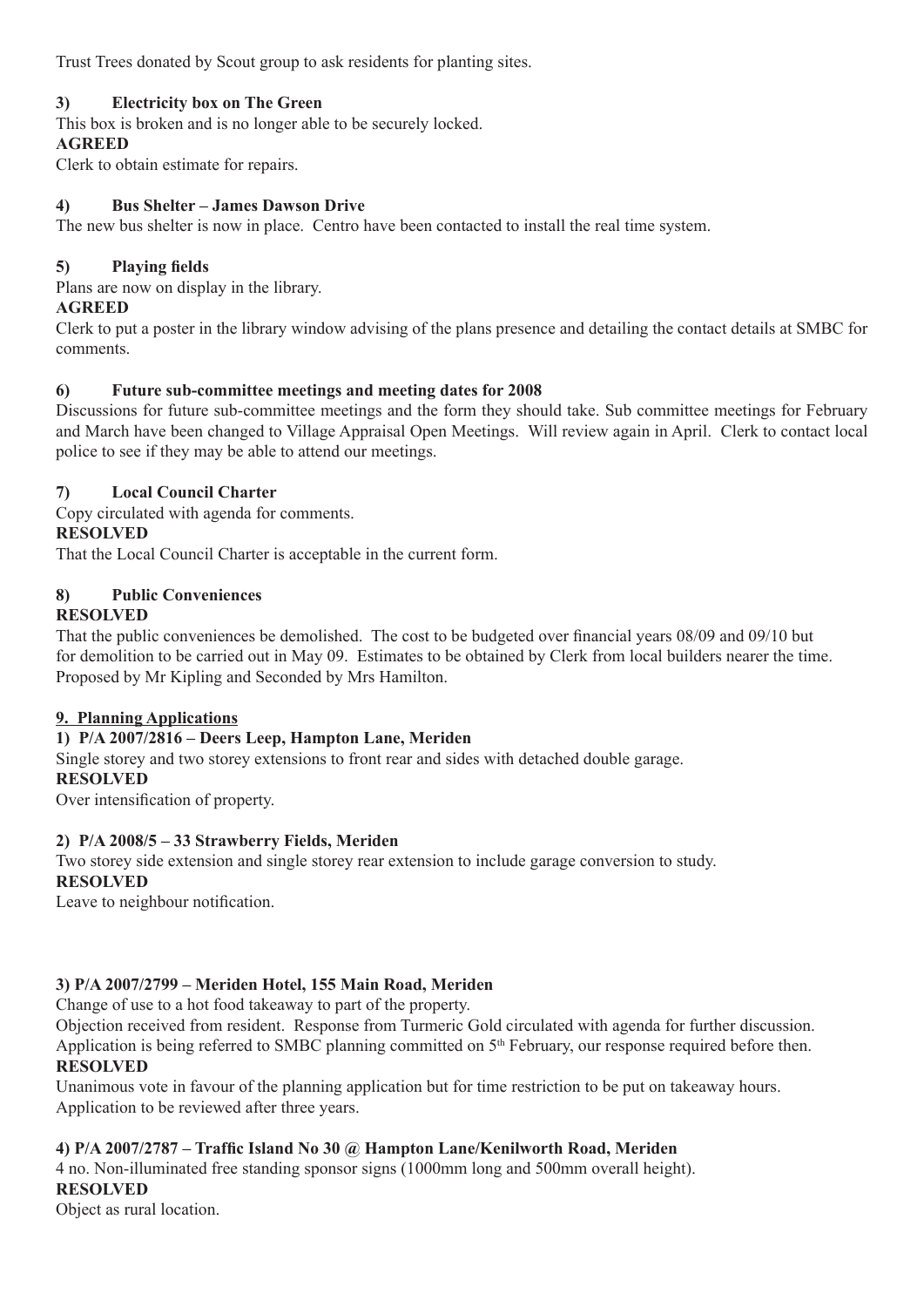## **5) P/A 2007/2808 – Land adjacent to The Cottage, Fillongley Road, Meriden**

Amendment to site boundary and repositioning of garage at land adjacent to The Cottage, Fillongley Road, Meriden (change of use to residential approved 2005/224).

### **RESOLVED**

Object as garage already in existence.

## **6) P/A 2007/2882 – Lodge Green Farmhouse, Lodge Green Lane, Meriden**

Erection of purpose built replacement kennel building in connection with the existing kennel use.

## **RESOLVED**

Object as kennel already in existence, over intensification.

### **7) P/A 2007/2223 – 155A Main Road, Meriden**

Change of use from B1 to A2 use – Full plans approval subject to conditions.

### **8) P/A 2007/2450 – Berkswell Quarry, Cornets End Lane, Meriden**

Open Windrow Composting of Organic Material

Copy letter from Wardell Armstrong dated 11<sup>th</sup> January circulated at sub-committee meeting on 16<sup>th</sup> January for comments at this meeting. No further comments.

### **9) P/A 2008/22 – Birmingham International Airport**

Extension of main runway and associated infrastructure, including the realignment and tunnelling of a section of the A45 Coventry Road; A new air traffic control tower; Revisions to the existing fuel farm; A new exit taxiway; The treatment of obstacles; and the diversion of services and watercourses. Plans and documentation circulated to Councillors on CD at meeting on 16th January.

### **AGREED**

For the application to be discussed in the open meeting on  $31<sup>st</sup>$  March. Clerk to put notice in Meriden Mag asking for residents comments on a date specified prior to that meeting. Copy CD to be put in the library for residents use.

### **10) P/A2007/2573 – Heathfield, Cornets End Lane, Meriden**

Planning permission refused as Green Belt policies apply.

### **10. Accounts**

### **a) Precept for 2008/2009**

Solihull MBC Council Tax Base 2008/2009 has been determined at 78,456 in accordance with the Authority (calculation of Council Tax Base) Regulation 1992, with the Council Tax Base for the Parish of Meriden being 1,194.

After discussion of spreadsheet  $16/1/08$  Budget 2008/2009 a) at the finance meeting on  $16<sup>th</sup>$  January further allocations, reductions and removals were made. It was agreed that allocations be made to cover the cost of demolishing the toilets but for this to be spread over two financial years; £1000 be allocated for improving the existing playing fields; a contingency of £20,000 which is an advised three months spending. Reductions were made in the allocation for Meriden's Heritage to £1500; election fees to £200; playing fields electricity to £100. It was agreed to remove line items duck food and professional charges for lottery of £1500 which has never been utilised since its first allocation in 03/04.

### **RESOLVED**

For the Precept in the sum of £51,750. This creates a charge of £43 for Band D, a 19% increase. (An annual increase of £7 per household which equates to an additional 13p per week per household) .

### **RESOLVED**

Precept to be received by BACS payment as opposed to cheque. Clerk to fax Solihull MBC bank details. Letter to be signed by cheque signatories.

### **RESOLVED**

That the precept be received by two instalments in April and September.

### **b) AdvantEDGE Finance**

Clerk has confirmed 5 year contract at £135 per year. Training on  $20<sup>th</sup>$  February at £250. Meriden PC will be invoiced for one years contract and training costs after the training is completed.